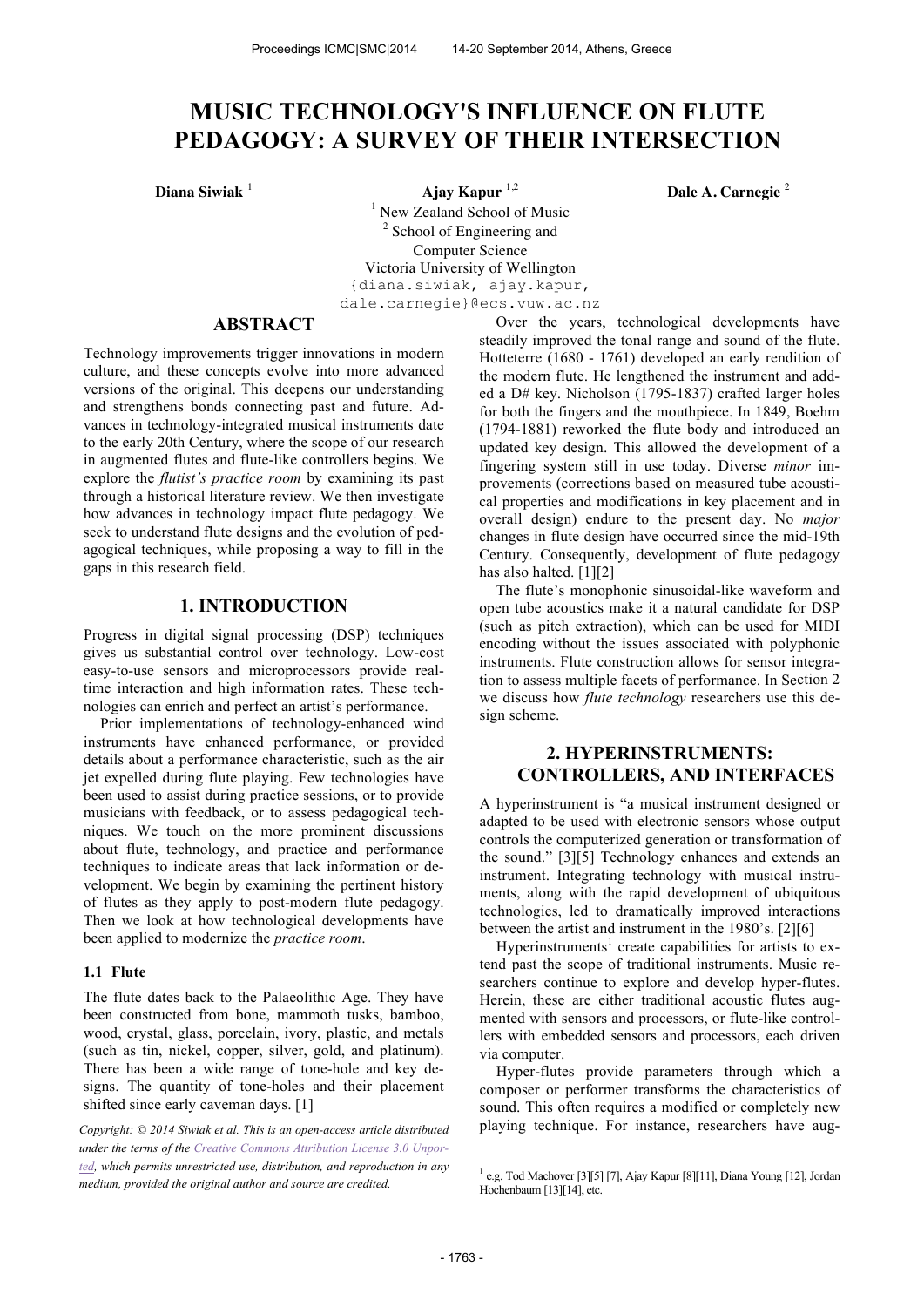mented flutes with sensors and controllers to follow scores or to control a synthesis engine. Interaction between artist and instrument becomes more intricate and grants a deeper understanding of and connection between action and sonic outcome. [7]

In addition to hyperinstruments and controllers, researchers are developing musical robots in order to bridge the gap between human and technology [10-11, 15-27]. Musical robots are designed to emulate human behavior and interaction during a performance. This demonstrates a deeper understanding of the relationship between the embodiment and human action to become stronger. A robot playing a musical instrument in the style of a human gives us better comprehension of the human body and its movements.

Section 2.3 goes into detail about robots that play the flute. It explores the long-term iterative process carried out by researchers at Waseda and Kyoto University.

#### **2.1 Augmented Flutes**

An early sensor-augmented flute is the *MIDI flute* developed at IRCAM. In 1982, Vercoe and flutist Beauregard connected the flute to DiGiugno's 4X audio processor, which provided real-time pitch tracking using DSP. Bucoureau, Starkier, and Beauregard then created the final version, which was used as a score-following system in several music compositions. DSP extracted from sensors on the flute provided real-time data to drive MIDI information. They focused on controlling a synthesizer by digitizing natural acoustic flute gestures [1, 6, 28-33].

Ystad and Voinier's *virtually real flute* incorporated sensors that controlled synthesis models to assist the flutist in learning new playing techniques. The research discusses sensor technology and data processing algorithms for driving a synthesis model. They focused on refining a *hybrid model,* combining signal model and physical model to get a stable controller. With interactive technology activated by foot pedals, this augmented flute could be used as a traditional flute devoid of obtrusive electronics. "The goal in designing this interface was to give flautists access to the world of digital sounds without obliging them to change their traditional playing techniques." [34]

Palacio-Quintin's *Hyper-Flute* uses embedded sensors, where an acoustic flute interacts with live signal processing. The computer is a virtual extension of the flute, adding self-accompaniment. This creates a real-time interactive composition model, where the artist is part composer, part performer, and part improviser. Different playing techniques are required to interact with the sensors. The ability to control the live signal processing adds additional complexity. [35]

Da Silva *et al*.'s *On the Use of Flute Air Jet as a Musical Control Variable* focuses on using the air jet (velocity and direction) expelled from the embouchure to drive digital audio effects. [36][37] The technology implements a virtual extension to the flute. Refined, advanced sensing technology and high frame rate processing minimize distracting delays and provide interesting interaction.

Erskine's *E-suling*, an augmented Indonesian *suling* (flute), is a more recent iteration, and another facet, to promote a hyperextension of music performance. "This

custom electronic flute is an attempt to extend the traditional techniques of the instrument into the realms of live audio capture and/or effects processing for the accomplished player looking to experiment." [8] A modified *suling* has been used in composition and for performance.

#### **2.2 Flute-like Controllers**

Yunik's *microprocessor-based flute* and *digital flute* are two important flute-like controllers, dating back to mid-1980. These are the basis for the Ocarina [38], with a microphone input controlling amplitude and buttons (or virtual multi-touch buttons) to control pitch. The concept provides a straightforward learning device, or teaching tool, that does not require the ability to read music. A simplified fingering arrangement allowed for easy use during real-time performance. These early iterations focused on the novel use of technology and unique implementation approaches. Technology limitations of the time made it a challenge to actualize these systems. [39][40]

The meta-wind instrument physical model *Whirlwind* developed by Cook encompasses paradigms of most wind instruments, allowing it to emulate a flute, recorder, clarinet, saxophone, trumpet, trombone, or hybrids of these acoustic instruments, all made possible through physical modelling. This algorithm is a synthesis model that provides valuable insight about the acoustics of musical instruments. Along with the synthesized physical model, a meta-wind instrument controller (*HIRN*) worked with and controlled the synthesis algorithm. This meta-controller (shaped and designed like a flute) creates the opportunity for real-time performance control. [41]

Fels and Vogt's *Tooka* by explores the interaction between two persons jointly performing on the same flutelike controller. *Tooka* explores the product of non-verbal communication between two performers who must cooperate to achieve a successful performance. The ultimate goal is "to create new musical controllers that tap into the intimacy between two people to create new forms of expression through sound." [42] This kind of interaction is difficult to reproduce on traditional acoustic instruments.<sup>2</sup>

Scavone's *The PIPE* contributed to the research in static flow breath pressure as a control input. "Traditional wind instruments are driven by dynamic air flow through an acoustic air column." [43] Development spanned several years, with the completion spurred by enthusiasm to control real-time physical modelling algorithms for music compositions. It is a compact design for flute-like controllers, meant to emulate a recorder and to easily integrate with existing woodwind tone-hole synthesis models. It uniquely includes a removable contoured mouthpiece, minimizing unhygienic circumstances. [37][43]

Cannon *et al*.'s *EpipE* is a flute-like controller created to research expressive music techniques with respect to tone-holes. *EpipE* mimics the design and interaction of the Irish Uilleann pipes and allows in-depth research for tone-hole sensors. The iterations of the *EpipE* realized a new tone-hole state-sensing solution. [44][45]

Another research topic determines "the usefulness of vibration to a wind performer."<sup>3</sup> Birnbaum's *BreakFlute*

-

<sup>2</sup> www.youtu.be/2WHu0UJcb9A

<sup>&</sup>lt;sup>3</sup> www.idmil.org/projects/breakflute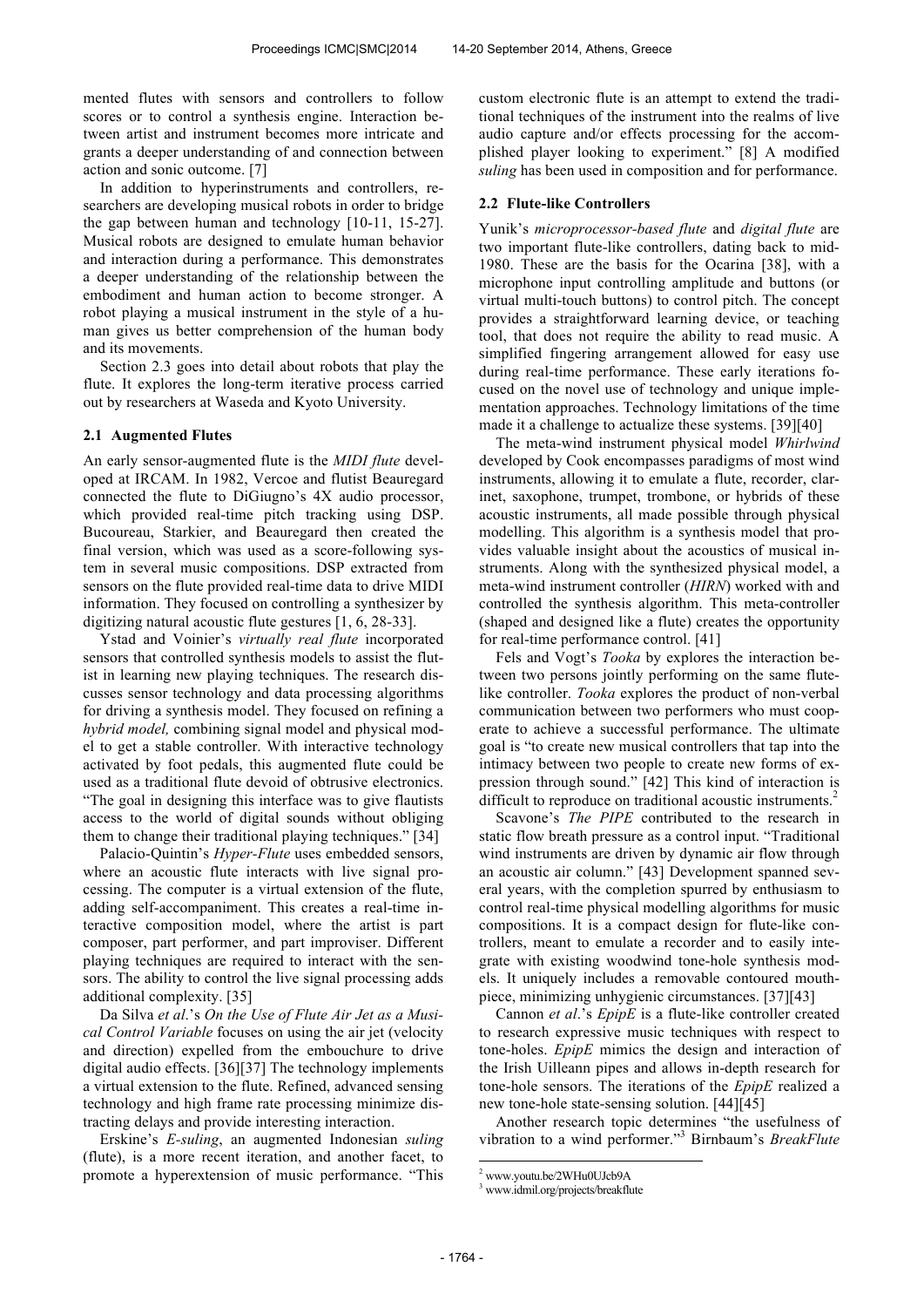and its predecessor the *TouchFlute* are meant to illustrate the integration of vibration actuators inside the mouthpiece and tone-holes. The *TouchFlute* affords arbitrary control over the parameters of the actuators, creating the ability to impose itself as congruent or disparate haptic feedback for the performer. The research focuses on "whether musicians derive useful information about their performance from instrument vibrations and how to incorporate vibrations into gestural interfaces." [29] Initial studies indicate traditional wind players prefer haptic feedback in wind controllers. However, the devices are "not suitable for rigorous musical training and performance" due to the need for a refined breath sensing technique and an integrated wireless system. This is an opportunity for further research. [29][46]

The research by Romero *et al.* concerns a *Virtual Flute*, where a flute-like device adorned with sensors tracks a musician's breath pressure and finger movement, giving feedback about performance technique. This is a teaching tool, rather than a performance tool (unlike many devices cited herein). Researchers measured the breath pressure of several flute players to determine an optimal operational range and to detect note onset. They focused on methodology and constructivist pedagogy, but did not document the design and implementation of the gesture tracking and signal processing techniques. The flutist interacts with a computer, which acts like a teacher and gives feedback on performance technique by analysing via a "call-and-response technique". The computer dictates what is to be played, then assesses performance. It "provides the necessary information to the student to learn how to play the basic notes on a flute and gives the opportunity to practice and be evaluated." [47] Despite sparse documentation for this prototype device and trial software, the paradigm of technology-enhanced lessons shows potential. [47][48]

Commercial devices akin to the flute-like controllers discussed above are part of the Yamaha WX series (WX11, WX7, and WX5). The WX11 and WX7 were designed to provide expressive control to MIDI note information. "The Yamaha WX series allows a wind player access to a wide variety of synthesizer sounds through the expressiveness of a wind instrument."<sup>4</sup> One could easily add sensors to augment the degree of musical expression. The WX series improved as technology advanced. The WX5, the most recent edition, is touted as "a MIDI controller for '90s wind players."<sup>5</sup> The iterative design process in commercial devices show what technologies prove most valuable and most profitable.

#### **2.3 Robotic Interfaces**

"The research on musical robots opens the opportunity to study several aspects of humans; such as understanding the human motor control, understanding how humans communicate ideas, finding new ways of musical expression, etc. As a result, the research on musical robots has been attracting the interest of researches from different fields such as: robotics, computer science, art, entertainment, etc." [22] The "Humanoid Project", for anthropo-

j

morphic robots to co-exist and interact with humans, began in 1992 at Waseda University in Japan, with the goal to provide supplementary information to beginner musicians during instruction. The project includes robots for many instruments, but we focus on flute playing robots. WF1, their first flute-playing robot (1990) encouraged better communication between humans and robots. Waseda researchers theorized that building robotic components to mimic human movement would provide an accessible interaction and relationship between humans and robots. Since 1990 they have developed flute-playing robots with steadily improving human-like characteristics. Solis *et al.* posit that an "anthropomorphic robot that is not only capable of playing the flute as human does, but it is able also to help beginner students to improve the sound quality of their performances by the demonstration ... the robot can provide graphical and verbal feedback to correct their executions." [19][20] Waseda research enables robots to analyse a musical performance and give feedback. [19][20][26]

The robot emulates each human organ necessary in playing flute: respiratory system, fingers, mouth, throat, tongue, neck, etc. These parts then recreate the fluteplaying paradigms by affording capabilities and techniques, such as vibrato, double tonguing, attitude control, trilling notes, etc. Beginning in 2003, developments to improve both the mechanical design (technology) of the robot and the expressivity (human-component) of its performance capability evolved to the WF-4 series. These musical robots not only perform as flute players, but also act as a teacher's aide during flute instruction. The robot and the teacher 'work together' to assess and provide feedback to the student during a lesson. [19][20][26][49]

Chida *et al.* discuss the mechanical parts, their construction, purpose, and contribution to the overall design. The paper includes results of sound quality evaluation (using real-time FFT analysis), comparing the previous version of the robot (WF-3), the recent version (WF-4), and a human, each playing a flute. These analyses provide insight into acquiring an acceptable performance quality of a flute-playing robot, as well as an interesting spectrum analysis of any given note (whether human or robot produced). Chida *et al.* determined that higher standards of mechanics and parts result in more true-tohuman performance quality. [49]

In 2007, Solis *et al.* studied vibrato to improve its production by updating the mechanics of the robot's vocal chords and lungs with WF-4RIII and upgraded the design of the lips, oral cavity, and tongue in order to clarify the sound and better define the articulation between notes with WF-4RIV. They discovered that the majority of vibrato emanates from the throat and diaphragm, which prompted upgrades for the lungs and throat. WF-4RIV replicates human lips, neck, arms, fingers, tonguing, vocal cord, lungs, nose, and eyes. They refined the purpose of musical robots to be a "better understanding about how humans are [capable] of synchronizing multi-degrees of freedom." [21] They state that this "approach may not only be useful in studying human motor control, but also may open the possibility of preserving live performance of [virtuoso] players as a form of entertainment." [21] Researchers performed signal processing analysis and

windsynth.net/basics.html

<sup>5</sup> ibid.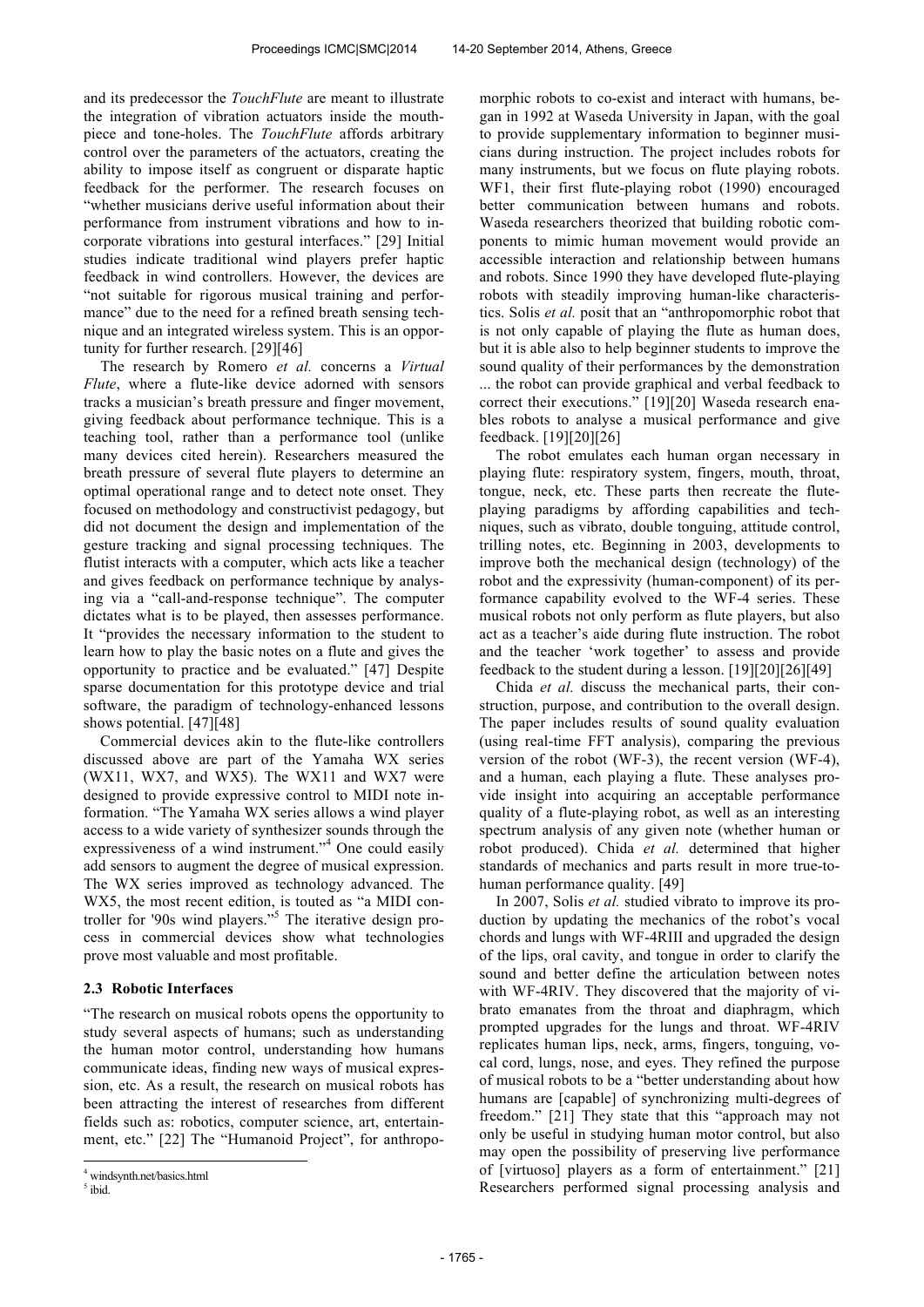subjective analysis from flute students on the WF-4RIV, the WF-4RIII, and a professional flute player. WF-4RIV came closest to the professional flute player's performance. [21][22][23]

The following year, Solis *et al.* added a General Transfer Skills System (GTSS) to improve the WF-4RIV's cognitive and perceptual abilities. This system has realtime capabilities and includes an offline database of stored knowledge from previous interactions. This complex system employs several sub-systems, including sensory, recognition, evaluation, and interaction systems for the real-time component. The systems use both an audio and a video input, and human skill model and taskdependant evaluation, which used a HMM for the offline component. Solis *et al.* also established a auditory feedback components to the robot's design, including "Expressive Music Generator (ExMG), Feed Forward Air Pressure Control System (FFAiPC) and Pitch Evaluation System (PiES)" by using neural networks. [23][24] The ExMG is "designed to output musical information required to produce an expressive performance." [24][25] This version of the robot includes a self-assessment component where the robot can evaluate its own performance using pitch detection to determine sound quality via several signal processing techniques, including "timedomain analysis, autocorrelation, adaptive filter, frequency area, [and] modelling human auditory system (neural networks)." [23][26] Each component underwent several experiments, but ultimately enhanced the learning experience of the student.

Beginning in 2009, Waseda researchers proposed "a Musical-based Interaction System (MbIS) … to enable the robot to process both visual and aural cues coming through the interaction with musicians." [18][26] This called for a more advanced visual tracking component, "so that the robot can process motion gestures performed by the musical partner in real-time which then directly mapped into musical parameters of the robot's performance (i.e. vibrato, sound volume, etc.)." [18] Eyes and ears (cameras and microphones) were integrated in to the robot to facilitate visual recognition (facial, instrumental, gestural, etc.) through motion tracking and a binaural acoustic component. By 2010, Waseda researchers integrated two human-machine interaction levels: a beginner level with simple controls and communication and an advanced level with a more complex interface and interaction scheme. The beginner level utilizes motion tracking and average peak detection tempo analysis, and the advanced level incorporates particle tracking and Bayesian filter-based pitch recognition. The advanced level can perform on stage in front of an audience. Musicians tested each level of interaction, and experiments showed promising results for effective musical performance control. Both interaction levels facilitate the potential for a flutist of any level to enjoy an enriching experience performing with the robot. [18][25]

Researchers at Kyoto University also contributed towards the development of intelligent musical robots. Lim *et al.* illustrate a method for integrating audio and visual cues for real-time synchronization between human flutist and robot flutist using score-following techniques. They determine beat tracking via a visual beat cue paradigm

and acoustic note onset detection. This integrated multimodal tracking technique gives better results than with either technique alone. Natural movements of the flutist and of the instrument itself can be capitalized on for extracting temporal information as the flutist moves while performing the music. Signal processing techniques applied to visual and auditory information gave promising preliminary results. "By watching and listening [to] a human perform, a robot musician may learn how to make gestures that correspond musically with the music it plays. Or, it may learn how to play music expressively not only by mimicking a human's pitches and rhythms, but also minute volume and tempo variations." [16]

An interactive human-robot performance ensemble is one of the more recent contributions of Kyoto researchers. They merge (1) a Theremin-playing robot, (2) gesture recognition (via human flutist), and (3) beat tracking (via human percussionist), to achieve rhythm, melody, and harmonic synchronization. "The robot recognizes visual cues through finite-state-machine based gesture recognition and auditory cues through real-time beat-tracking." [17] Others, like Solis *et al.*, have created solo musical instrument playing robots, so Mizumoto *et al.* focus on robot ensembles and interactions amongst robots and human performers. This is similar to developments by Kapur *et al.* at California Institute of the Arts, with their Karmetik machine orchestra. [8][15]

Two kinds of skills must be mastered for a successful human-robot collaborative performance: performing skill and interaction skill. The latter includes recognition and synchronization methods. The research by Mizumoto *et al.* shows promising results for rhythm synchronization, but needs further work in melody synchronization. [17]

# **3. PRACTICE SPACE**

Hyperinstrument practice space differs from that of a traditional acoustic musical instrument. A classical musician interprets and performs a piece of music. But with an electroacoustic musician, there is less definition between performer and composer. "Mixed virtual and real elements create a powerful performative situation." [2] Performing with integrated electronics is a more interactive and embodied experience. "Extended techniques demand many new fingerings and a diverse set of breath, hand, and tongue actions." [50] Chadabe, an early researcher for real-time computer music systems, coined the term *interactive composing*, and discusses this relationship and intersection between performer, composer, and improviser. [51] "Sound manipulation technologies in extant flute works include amplification, delay, filters, panning, reverberation, multi tracking and DSP." [50]

## **3.1 Early Compositions**

Compositions created during the emergence of electroacoustic music attracted the use of technology in music performance. In 1949, Schaeffer composed one of the first music concrète pieces, using flute and recordings, called *Variations sur une Flute Mexicaine.* Schaeffer created variations of acoustic flute by playing recordings at different speeds. In 1952, Maderna composed the first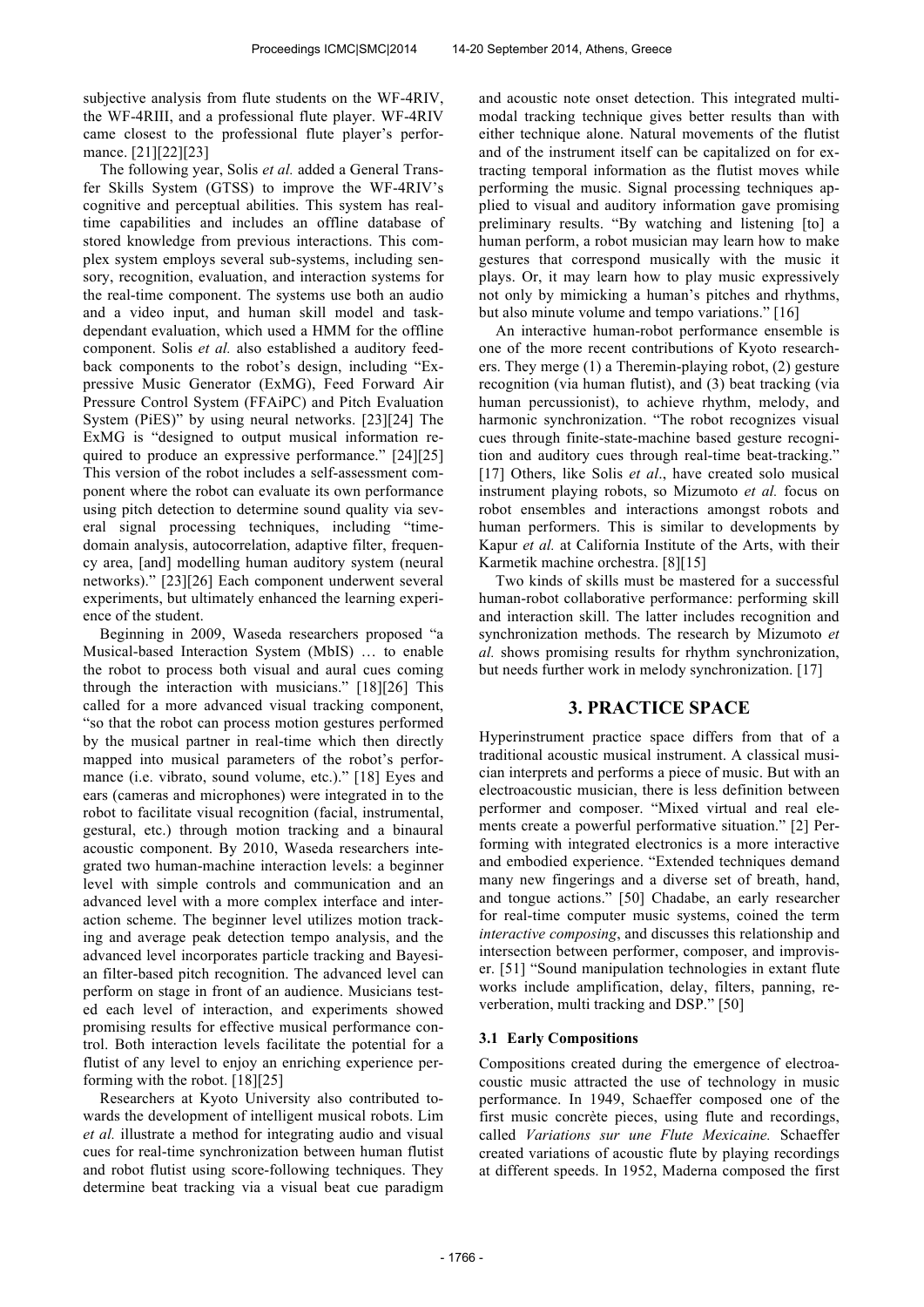piece using the flute as an acoustic instrument along with electronic tape sounds in *Musica su Due Dimensioni for flute, percussion, and electronic tape sounds*. Two notable pieces for flute and electronics are Luening's *Fantasy in Space* and *Low Speed*. Each manipulated the sound of the flute through processing. In the 1990's, Eustache, helped develop an interactive computer system, *Automated Harmonization of Melody in Real-Time,* which provided one of the first real-time melodic analysis and harmonic accompaniment during a performance. [28][50][52]

#### **3.2 Extended Techniques**

Palacio-Quintin's *Hyper-Flute* is one of the more developed and longer assessed devices described herein. She built this augmented flute in 1999 for controlling DSP effects on the flute's natural sound, to compose unusual electroacoustic soundscapes. She continued studies as a doctoral student in 2007 to expand the hyperinstrument repertoire, to develop purposeful mapping strategies, to update the *Hyper-Flute* design, and to build a hyper-bass flute. As a virtual extension of the flute, the computer environment is limited by its programming and parameters. Playing an extended instrument requires a new way of performing, as other researchers discovered when building and performing with these instruments. The interaction between acoustic playing techniques and the motion captured by the sensors is intimately connected. Musical gestures are a part of the whole. The resulting musical structures in electroacoustic music can affect both the macro-structure and the microstructure of a piece. These structures have different levels of interactivity, including the original flute sound, the processed flute sound, and additional effects independent of the flute. Practice is therefore focused on integrating all gestures in to the performance in order to mediate between all of the structures. This includes refining the DSP and mapping strategies. Learning a new electroacoustic instrument and its extended techniques is equivalent to learning a traditional acoustic instrument. It has taken her 8 years to master the *Hyper-Flute* and be able to have fine-tuned gestural control over the DSP effects. [53][54]

Penny's *The Extended Flutist* draws out a key point missing in much of the literature: evaluation through reflection. Comprehensive reflection before, during, and after a performance is crucial towards disseminating information gathered through the creative process and towards improving all aspects of the performance. Her thesis focuses on practice-based approach to research through performance and provides a framework for autoethnographic assessment of flute pedagogy. It addresses many of the past technologies and compositions leading up to and informing the design for her own system.

"*Gestural elements of performance have been a significant part of interactive music research, in physical and electronic forms. … These gestures become part of the new performance image …, and contribute new elements to the projection of musical ideas and communication. Exploring the impact of technology on the flute player implies significant research of the nature and context of new music practice and the experience of performance. Employing a variety of representations to explore flute* 

*and electronics performance practice, layers of investigation have been constructed to encompass a broad contextualization of historical shifts across the last half century, to illustrate personal encounters with technologies and new techniques, and to capture the experience of performance through presentation, reflexivity, and analysis. … The flautist's relationship to the electronic device includes interconnections of physical activation, understanding of digital processes and illusory sensations. ... The important element in this discussion is … how the translation of digital data to sound intersects with the flautist and provokes adjustments in mental and bodily responses. The tensions that arise, the confrontations of dealing with imperfect machinery, the time commitment demands and the uncompromising nature of both human and inhuman behaviours all stretch the performer to new levels of experience, despair and resolve."* [50]

These are the kinds of realizations, assessments, and thorough investigations necessary in our research field!

## **4. PERFORMANCE SPACE**

An early "new interface for music expression"<sup>6</sup> is Mathews' *Radio Baton*. This interface had many years of refinement and has provided a basis for similar interfaces. It borrows from well-established musical paradigms, as both a conductor's baton and as a drum mallet, creating an easy-to-grasp performance space. The interface demonstrates the need for adaptable and ubiquitous music technologies that maintain an expressive requirement. The instrument may be easily understood, but a degree finesse and practice is needed to perform with minute gestural information. The design is simple to reproduce or to give to someone else to play. Generalizable is an important feature missing from many devices. [55]

The multimodal music stand (MMMS), developed by Bell *et al.* in 2007, captures expressive performance gestures to control interactive music. New musical instruments should be accessible, offer expert control, and develop a repertoire. This device creates an environment to have the same rich interactive music compositions without the need for an electronics-tethered instrument. "It augments the performance space, rather than the instrument itself, allowing touch-free sensing and the ability to capture the expressive bodily movements of the performer." [56] This device is a controller, but it interacts with any instrument or musician. The MMMS presents the artist with an expressive gestural interface. This system does not require playing techniques outside of traditional instrument pedagogy; however, it does rely on ancillary performance gestures to inform the interactive music system. The motion of a flutist using this device is captured via blob tracking of the flute angle and eye tracking captured the flutist's head movement. Developed as both a musical device and a research platform, MMMS promotes increased expressivity without hindering performers. The MMMS encourages generalizable research in interactive composition within the performance space without the need to master control of the integrated electronics of a hyperinstrument. [56]

<u>.</u>

<sup>6</sup> nime.org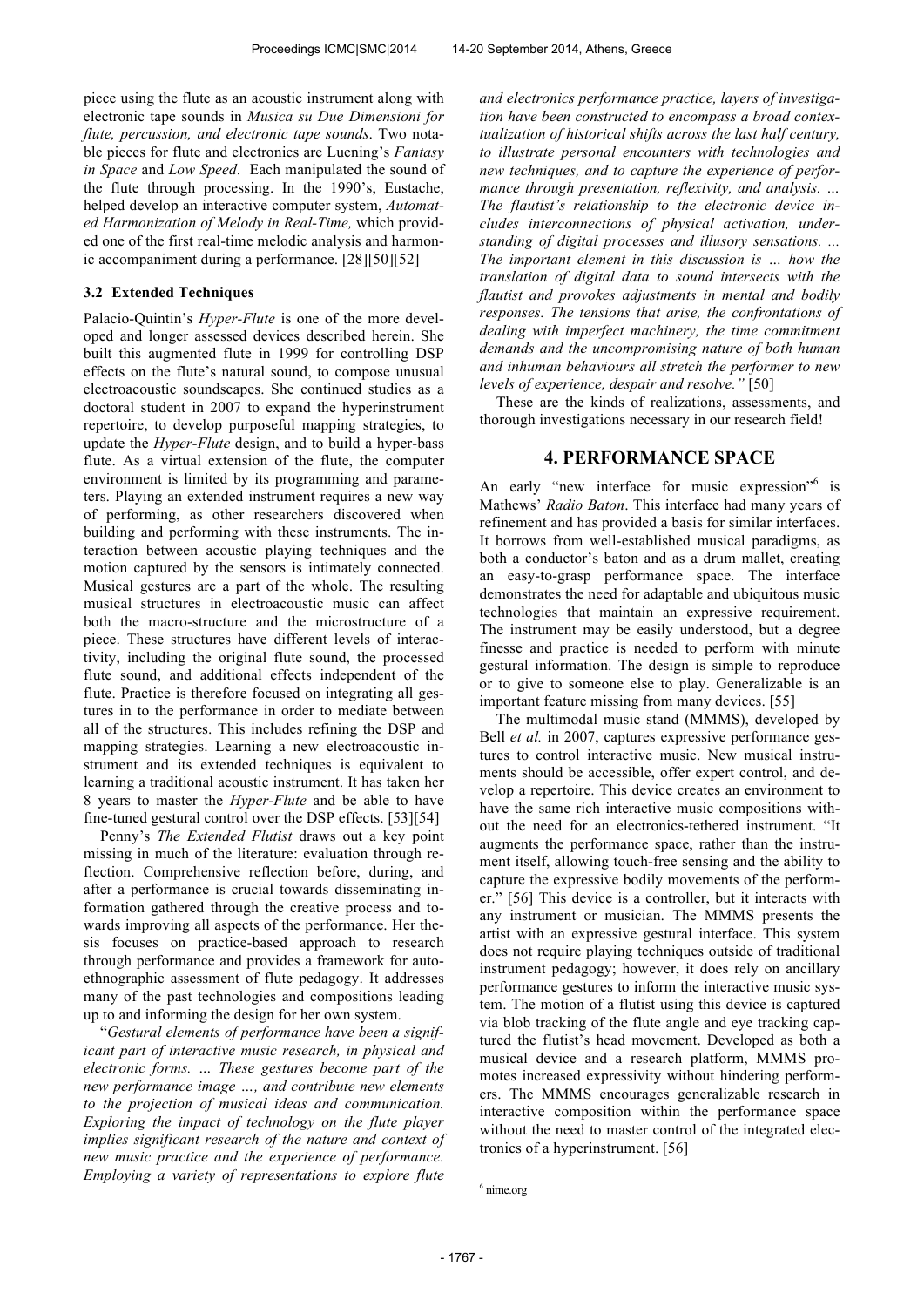Not far from the MMMS research is the *sonified music stand* built by Grosshauser & Hermann in 2009. The prototype, along with its demonstrative applications, facilitates musicians during music training with real-time feedback. The *sonified music stand* evaluates a musician's motor activity during a performance and displays real-time activity features as sonic feedback. The device employs a combination of sensor technologies, suitable feature extraction determined through data mining, and engaging sonification design. Grosshauser & Hermann provide a physical and programmatic problem, the pedagogical relationship and how it was solved, and the result. The information gathered in these cases influenced the design of the device. Dividing the problem space into workable solutions provides a unique perspective concerning the iterative design process. Even as a prototype design, the first impressions of using the device are deemed promising. A violinist could intuitively comprehend how to properly bow a violin and, through sonic feedback, learn how to optimize movement. [57]

*Shaken or Stirred* ... is an ethnographic review of multiple flutists' performances of *NoaNoa*, a piece for flute and electronics. *NoaNoa* includes an amplified live flutist, pre-recorded flutists, and real-time electronics. Natural and synthetic reverberation effects play a major role, as does the interaction between live and pre-recorded flutist. "The hybridity of the live flautist and the electronic component produces the flute sounds in the realm where the dichotomies between self/other, active/passive, maker/made, whole/partial and woman/man are continuously ambiguous." [58] The research gives insight in to interaction between flutist and electronics during a performance and assesses the interaction with pre-recorded flutists and collaboration with the sound engineer. It harmonizes with Penny's research on the relationships and inter-relationships between performer and technology.

Penny discusses how the sonic and performance environment is enriched by technology through electroacoustic music. Work discussed in Section 2 echoes the belief that, with the integration of technology in performance, "the traditional idea of the flautist has transformed into a meta-instrument entity: a collaborative symbiosis of instrumentalist, technologist, hardware, software, virtual and real performance space, and sound." [2] *Flutes, Voices, and Maskenfreiheit* investigates various layers within a performance space. Penny remarks that the "emergent performance ontologies of the electroacoustic instrumentalist introduce a plurality of performative layers, evolving into a complex, yet compelling exploration." [59] The musician, technology, music, and the performance are bound tightly together. She discusses three compositions for flute, other voices, and electronics and how to mediate a performance with disembodied music (like amplified flute emanating from speakers). The controlled chaos of the electronics adds complexity. It is the musician's job to maintain control of all aspects of the performance while still conveying the emotions and message of the composer. This is "a performative journal responding to the sensations of the amplified flautist's experience and performance presence," [59] describing the personal accounts a flutist performing each of these electroacoustic pieces. It is an attempt to delve "into the musical meanings and performative understandings of extended performance ontologies." [59]

# **5. SUMMARY**

New technologies and innovative tools impact the development of human culture. Although several iterations of these flute technologies have been developed and used, significant gaps remain in the research. Few of them have received rigorous long-term usability testing or have provided evidence of use by multiple musicians. Building an interactive MetaFlute<sup>7</sup>, receiving data from its sensors, and processing that data, could feasibly contribute towards pedagogical improvement. Few researchers continued to either iterate on this scheme or expand the research field. This leaves ample opportunity for a realized system with a more significant scope, breadth, and depth in research. There is limited documentation about using these flute technologies in the practice space versus the performance space, although most research supports the necessity for extended playing techniques to perform with an augmented flute or flute-like controller. Many of the articles do not justify why technologies are used, however the *BreakFlute* thesis did detail the need for a wireless system. So far, musical robots seem to be the ideal pieces of technology to provide the informative data from human-technology interactions. But with our modern technology, can we adapt this provision for, let's say, a mobile device in a practice room?

Expressive music instrument controllers and interfaces provide users at all levels with the opportunity to emulate the responsiveness and feel of traditional musical instruments. This new device (often used in real-time performance) is potentially an accessible music-learning tool. The instruments and interfaces have been built as a proof of concept, often with no real measured data. This opens the door for further research. The distribution capabilities and reliability testing should be addressed: so questions like "Is this repeatable?" "Can this be learned?" and "How ubiquitous are these augmentations?" should be addressed!

## **6. REFERENCES**

- [1] Dickens, P. (2007). *Flute acoustics: measurements, modelling and design*. Doctoral Thesis, University of New South Wales
- [2] Penny, J. (2010). *Techne: Revealing Sound, Space and Self in Music for Flute and Electronics*. Journal of ITC Sangeet Research Academy, *24*, p. 28–43
- [3] Machover, T. (1992). *Classic Hyperinstruments*. Report, Massachusetts Institute of Technology
- [4] Machover, T. (2004). *Shaping Minds Musically*. BT Technology Journal, 22(4), p. 171–179
- [5] Machover, T. & Chung, J. (1989). *Hyperinstruments: Musically intelligent and interactive performance and creativity systems.*

-

<sup>7</sup> http://metaflute.us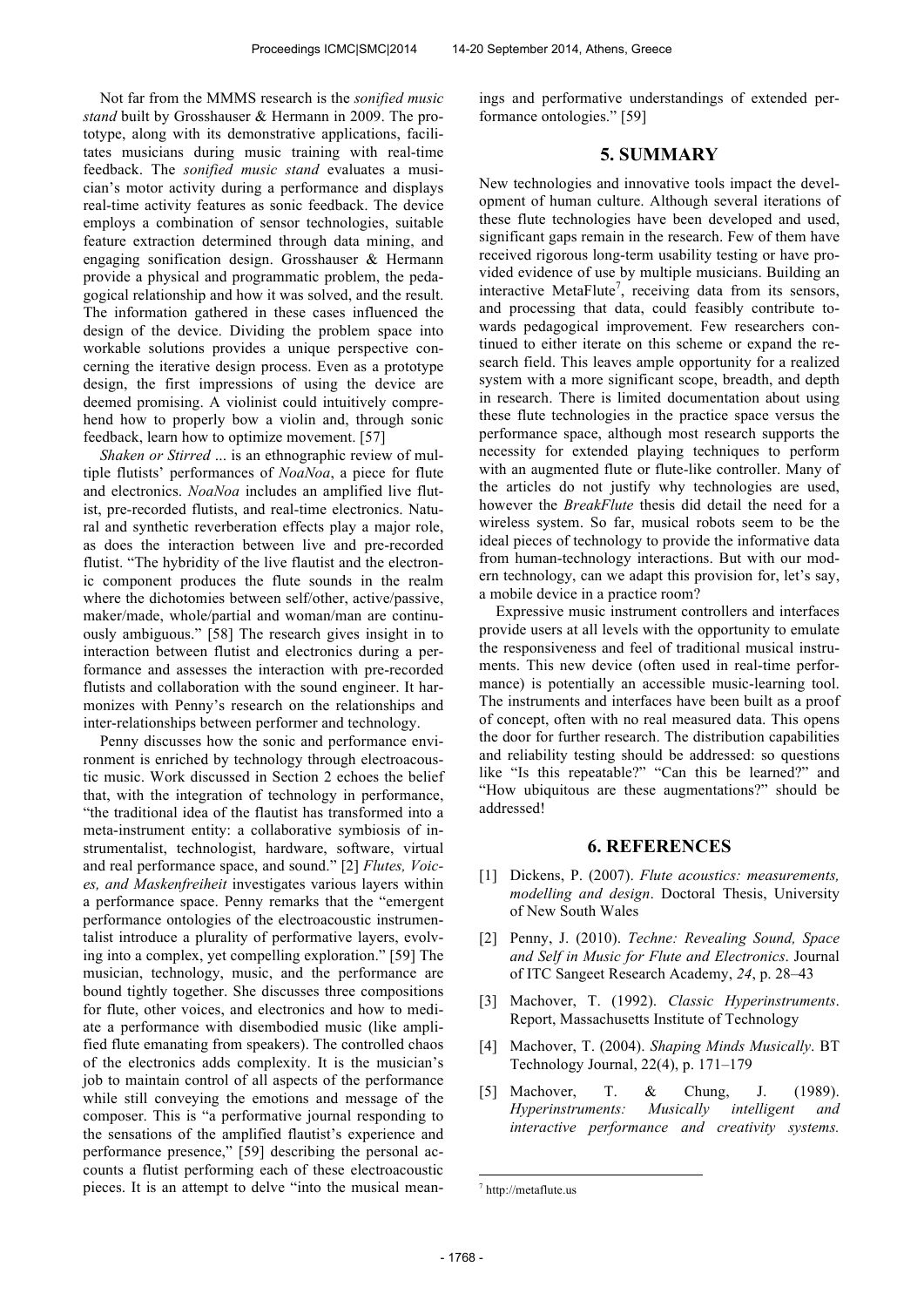Proceedings of the International Computer Music Conference, p. 186–190. Columbus, Ohio

- [6] Miranda, E. R. (2006). *New Digital Musical Instruments: Control and Interaction Beyond the Keyboard*. A-R Editions, Inc., Middleton, Wisconsin
- [7] Nguyen, T. (2006). *Hyperinstruments*. Progress Report, Helsinki University of Technology
- [8] Erskine, J., & Kapur, A. (2011). *E-suling: Extended Techniques for Indonesian Performance*. Proceedings of the Australasian Computer Music Conference. Auckland, New Zealand
- [9] Johnston, B. & Kapur, A. (2012). *EZither: Extended Techniques for Customised Digital Bowed String Instrument*. Proceedings of the Australasian Computer Music Conference. Brisbane, Australia
- [10] Kapur, A. (2003). *Electronic Tabla Controller*. Proceedings of the New Interfaces for Musical Expression. Montreal, Canada
- [11] Kapur, A. (2004). *Electronic Controller for Sitar*. Proceedings of the New Interfaces for Musical Expression. Hamamatsu, Japan
- [12] Young, D. (2007). *A methodology for investigation of bowed string performance through measurement of violin bowing technique*. Doctoral Thesis, Massachusetts Institute of Technology
- [13] Hochenbaum, J., & Kapur, A. (2013). *Towards The Future Practice Room: Empowering Musical Pedagogy through Hyperinstruments*. Proceedings of the New Interfaces for Musical Expression, p. 307-312. Daejeon, South Korea
- [14] Hochenbaum, J. (2013). *L'Arte Di Interazione Musicale: New Musical Possibilities Through Multimodal Techniques*. Doctoral Thesis, Victoria University of Wellington
- [15] Kapur, A., & Darling, M. (2010). *A pedagogical paradigm for musical robotics*. Proceedings of the New Interfaces for Musical Expression, p. 162–165. Sydney, Australia
- [16] Lim, A., Mizumoto, T., Cahier, L., Otsuka, T., Takahashi, T., Komatani, K., Okuno, H. G. (2010). *Robot musical accompaniment: integrating audio and visual cues for real-time synchronization with a human flutist*. Proceedings of the IEEE/RSJ International Conference on Intelligent Robots and Systems, p. 1964–1969
- [17] Mizumoto, T., Lim, A., & Otsuka, T. (2010). *Integration of flutist gesture recognition and beat tracking for human-robot ensemble*. Proceedings of IEEE/RSJ Workshop on Robots and Musical Expression
- [18] Petersen, K., Solis, J., & Takanishi, A. (2010). *Musical-based interaction system for the Waseda Flutist Robot*. Autonomous Robots, 28(4), p. 471– 488
- [19] Solis, J.,& Bergamasco, M. (2004). *The anthropomorphic flutist robot WF-4 teaching flute playing to beginner students*. Proceedings of the IEEE International Conference on Robotics & Automation, p. 146–151
- [20] Solis, J., Isoda, S., & Chida, K. (2004). *Learning to play the flute with an anthropomorphic flutist robot*. Proceedings of the International Computer Music Conference. Miami, Florida
- [21] Solis, J., & Taniguchi, K. (2007). *The Waseda Flutist Robot No. 4 Refined IV: Enhancing the sound clarity and the articulation between notes by improving the design of the lips and tonguing mechanisms*. Proceedings of the International Conference on Intelligent Robots and Systems, p. 2041–2046
- [22] Solis, J., Taniguchi, K., Ninomiya, T., & Takanishi, A. (2007). *Towards an expressive performance of the Waseda Flutist Robot: Production of Vibrato*. RO-MAN 2007 - The 16th IEEE International Symposium on Robot and Human Interactive Communication, p. 780–785
- [23] Solis, J., Taniguchi, K., Ninomiya, T., Yamamoto, T., & Takanishi, A. (2008a). *Development of Waseda Robot WF-4RIV: Implementation of auditory feedback system*. Proceedings of the International Conference on Robotics & Automation, p. 3654–3659
- [24] Solis, J., Taniguchi, K., Ninomiya, T., Petersen, K., Yamamoto, T., & Takanishi, A. (2008b). *The Waseda Flutist Robot No. 4 Refined IV: from a musical partner to a musical teaching tool*. Proceedings of the International Conference on Biomedical Robotics and Biomechatronics, p. 427– 432
- [25] Solis, J., Ninomiya, T., & Petersen, K. (2009a). *Anthropomorphic Musical Performance Robots at Waseda University: Increasing Understanding of the Nature of Human Musical Interaction*. Proceedings of the New Interfaces for Musical Expression, p. 64– 69. Pittsburgh, Pennsylvania
- [26] Solis, J., Taniguchi, K., Ninomiya, T., Petersen, K., Yamamoto, T., & Takanishi, A. (2009b). *Implementation of an Auditory Feedback Control System on an Anthropomorphic Flutist Robot Inspired on the Performance of a Professional Flutist*. Advanced Robotics, 23(14), 1849–1871
- [27] Weinberg, G., & Driscoll, S. (2006). *Toward Robotic Musicianship*. Computer Music Journal, 30(4), p. 28–45
- [28] Bassingthwaighte, S. (2002). *Electroacoustic Music for Flute*. Doctoral Thesis, Univ. of Washington.
- [29] Birnbaum, D. (2004). *The Touch Flute: Exploring roles of vibrotactile feedback in music performance*. Project Report, McGill University.